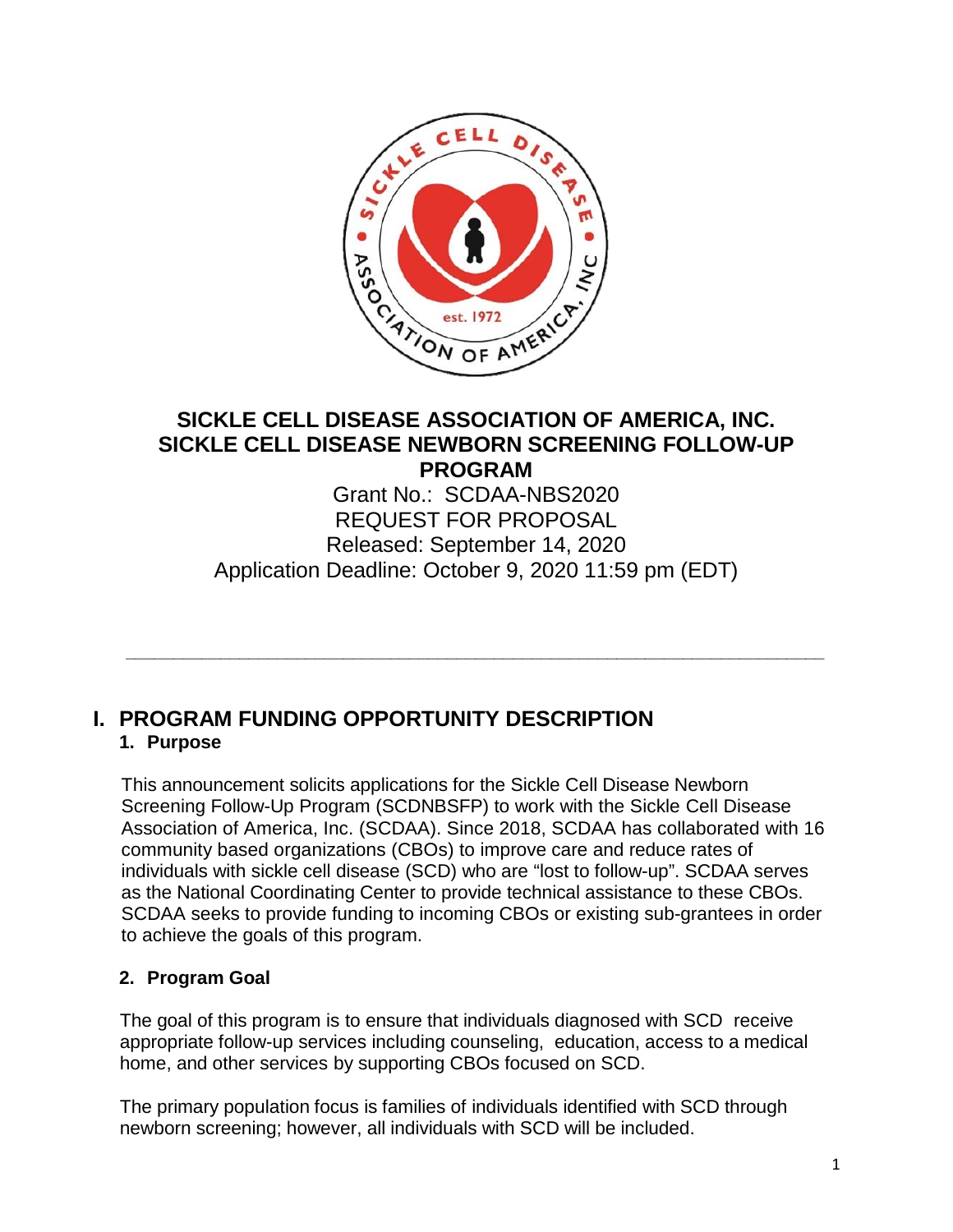Additional information about this program is available here: <https://sicklecelldisease.net/grant-project/>

## **3. Award Details**

Four awards are available; each award is \$25,000. Funds must be spent by May 31, 2021.

# **4. Program Duration**

CBOs selected through this funding opportunity will begin November 1, 2020. Funds must be spent by May 31, 2021. Program data should be reported to SCDAA by July 5, 2021.

# **II. ELIGIBILITY INFORMATION**

# **1. DEFINITIONS**

A **Sickle Cell CBO** is a 501 (c) (3) non-medical community-based organization or a 501c3 nonprofit organization whose primary purpose is serving individuals with SCD and their families through providing direct, support, and advocacy services. A successful sickle cell CBO (1) provides health education and health promotion in a community setting using evidence-based information for SCD and related issues; (2) develops partnerships with families and related organizations to ensure that families are empowered as partners in their care; (3) assists families with obtaining educational and social support services; (4) assists with transition services; and (5) engages in activities that help ensure patients have access to services, including a medical home.

A **Community Health Worker (CHW)** is a lay health worker who is a trusted member of the community they serve and often belongs to the community served. This enables CHWs to serve as a link between health and social services and the community to facilitate access to services and improve the quality and cultural competence of service delivery. CHWs build individual and community capacity by increasing knowledge and self-sufficiency through outreach, community education, informal counseling, social support and advocacy.

In this program, a sickle cell CHW is an individual who has successfully completed a CHW training program and has completed additional training in SCD. Additionally, each CHW must meet the following criteria:

- o Must be 18 years or older,
- o Have a high school diploma, equivalent or higher,
- o Pass a health and drug test,
- o Pass a satisfactory background investigation
- o Have a valid driver's license and transportation and
- o Community advocate experience.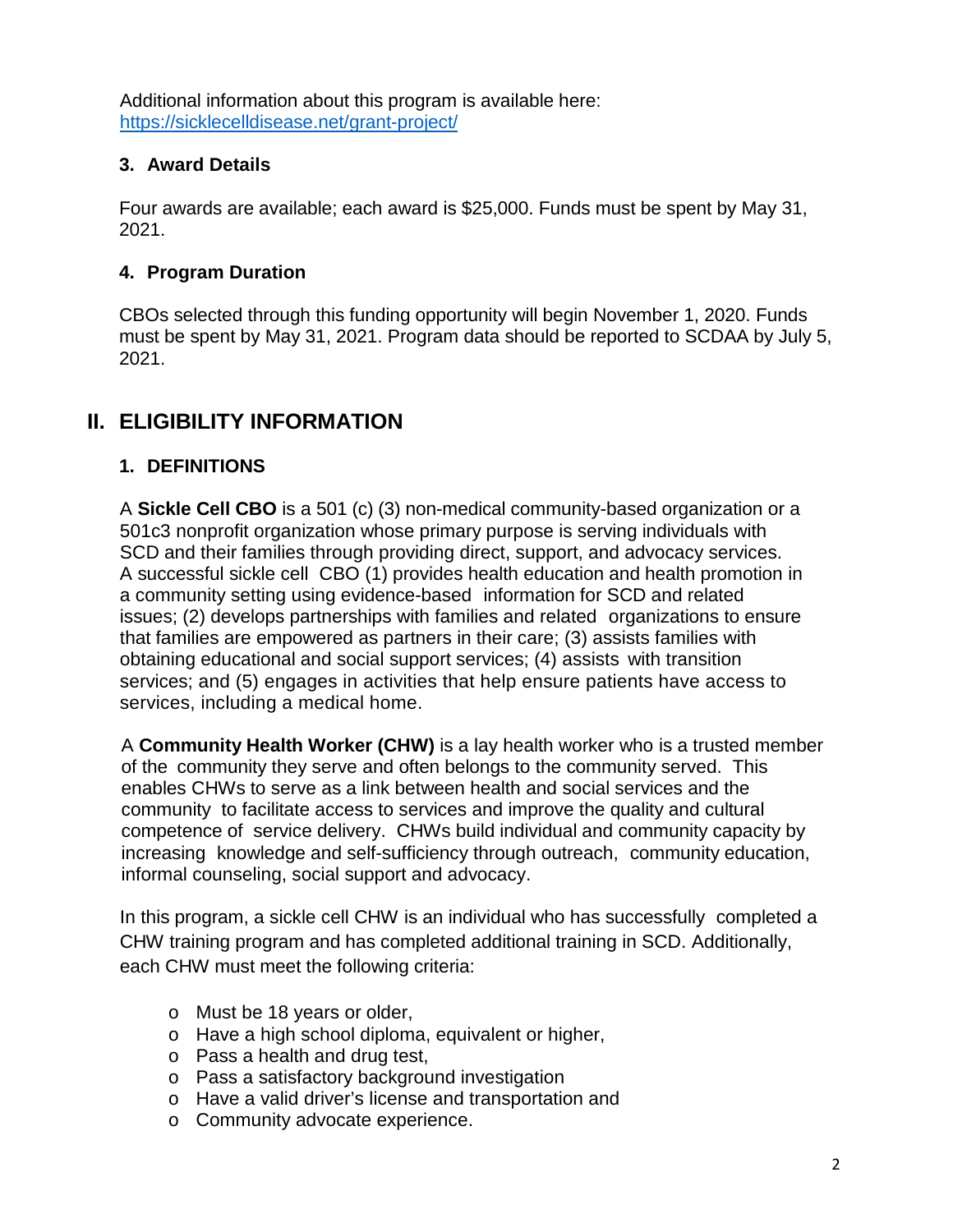# **2. CBO ELIGIBILITY REQUIREMENTS**

- o Organization must have corporate paperwork to include Letter of 501(c) (3) status from the Internal Revenue Service.
- o Must be in operation and providing services a minimum of five (5) years before submitting this application.
- o Organization must possess history of providing at least three (3) of the following service programs: 1. public or professional education, 2. health care screening, care coordination and/or counseling, referrals and follow-ups for screening and/or counseling, 3. client support services, referrals for client services, and 4. state advocacy and awareness of SCD health care and research.
- o Must demonstrate history of annual external financial audits or willingness to have baseline financial organizational audits to insure fiscal integrity.
- o Must be in compliance with all past SCDAA HRSA financial policies and processes
- o Meet and adhere to national non-profit standards (*see CBO standards attachment*)
- o A physical office open to the public when COVID-19 restrictions are not in place for at least 30 hours per week. With existing COVID-19 restrictions, measures in place for prompt communication with the public for at least 30 hours per week
- o A physical office address and location to provide one on one service coordination
- o A telephone number dedicated to the organization, and listed in the telephone directory in all communities where services are offered and funds are solicited
- o Ability to communicate via the internet

# **3. PROGRAM REQUIREMENTS**

CBOs will be expected to implement the following activities:

## **Patient Recruitment & Assessment**

- 1. Recruit individuals living with sickle cell disease. A recruitment goal will be determined based on organizational capacity, state SCD population, and ability to create partnerships;
- 2. Identify and assess individuals living with SCD for a medical home and care coordination services and link them to care;
- 3. Increase the number of individuals with SCD in rural and other underserved areas who are provided care coordination by strategically providing outreach to those areas;
- 4. Implement non-traditional recruitment strategies and use community gate keepers and leaders to distribute and disseminate information on SCD to identify children and adults with SCD in need of services;
- 5. Document partnerships and patient recruitment data monthly in SCDAA's data capturing service, REDCap.

## **Utilization of Community Health Workers and Educator Counselors**

1. Employ and utilize a minimum of two community health workers who must be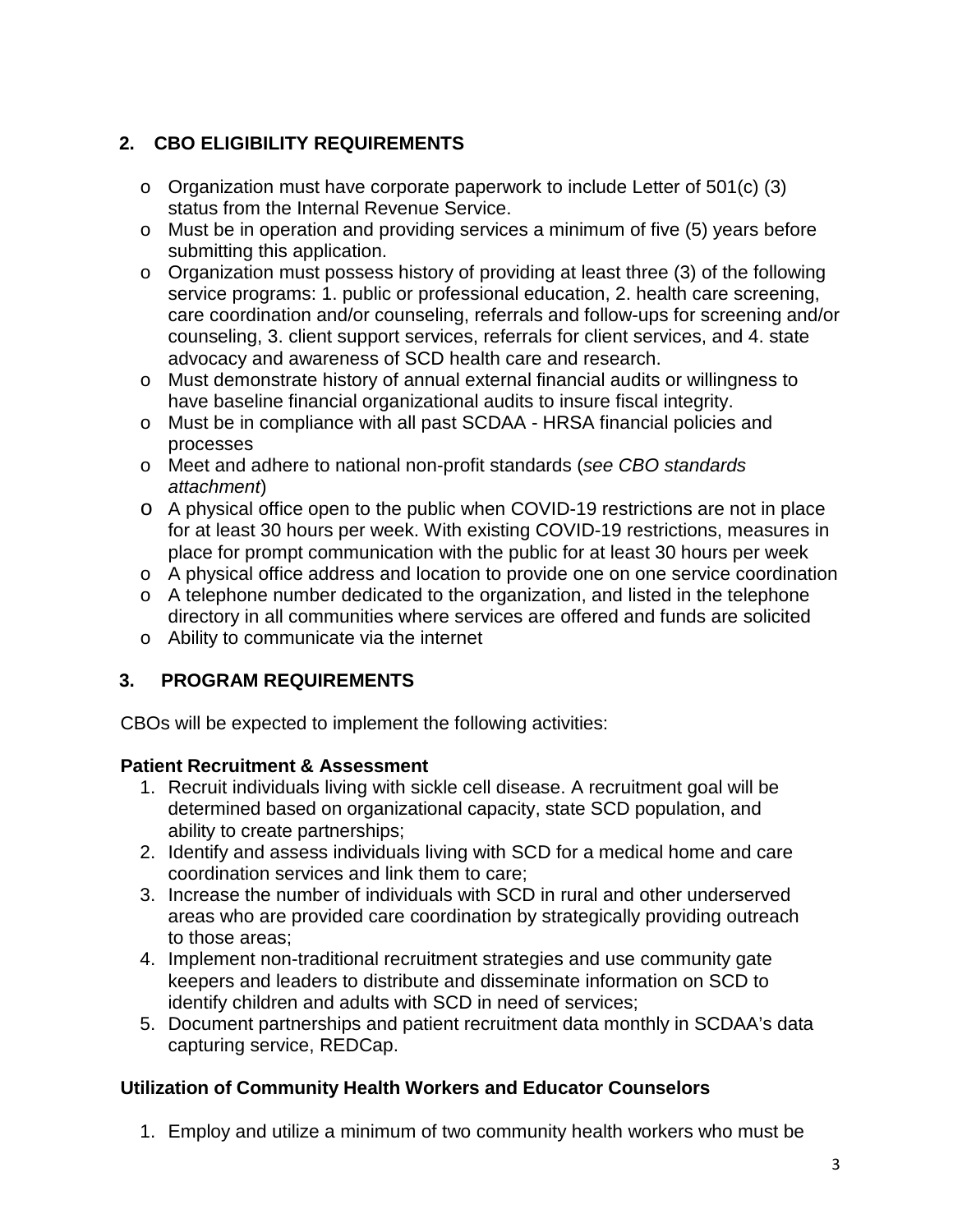HIPAA-certified and trained through an approved CHW training program that includes both academic skills and field instruction;

- 2. Sustain CHWs to assist individuals and families with SCD with access to programs and services, health education, patient and family-centered medical home, and health care transition;
- 3. Describe and maintain general and SCD-specific care coordinator services of your CHW;
- 4. Use CHWs to plan and implement patient education program to support patient compliance and management and conduct SCD public awareness events (including virtual events).

# **Community Based Services & Care Coordination**

- 1. Increase the number of health care visits and compliance with care guidelines among patients with SCD;
- 2. Connect and expand the number of adolescents and young adults seen by an adult SCD care team within a year of transitioning;
- 3. Provide access to programs for patients and families to include linking and supporting SCD patients and their families when engaging the education system and social support systems;
- 4. Promote individuals reached and served as partners in care and empower patients to become advocates of their own health;
- 5. Identify transition-aged individuals in need of this program to participate in a peer-to-peer mentor program.

# **Education and Dissemination**

- 1. Provide education to families of newly diagnosed individuals with SCD identified through universal newborn screening programs;
- 2. When possible, work with the HRSA-17-078 Sickle Cell Disease Treatment Demonstration Program recipients to develop and disseminate educational information;
- 3. Utilize the national patient adherence, education & follow up program for newly identified patients entitled: "Care Coordination: Empowering Families"; once training has been provided;
- 4. Implement workshops, education sessions, and other programs to enhance awareness in the SCD community about the effectiveness of hydroxyurea;
- 5. Utilize a toolkit which includes a pre-test/post-test for hydroxyurea education sessions.

# **Partnership Building**

*Due to the ongoing COVID-19 pandemic, sub-grantees will be required to meet 2 of the following requirements:*

- 1. Attempt to build and/or engage a minimum of 2 new partnerships per month while maintaining relationships with previous contacts to advance SCD patients' provider network;
- 2. Build partnerships with hospitals and health systems to facilitate referrals and access to family-centered medical homes;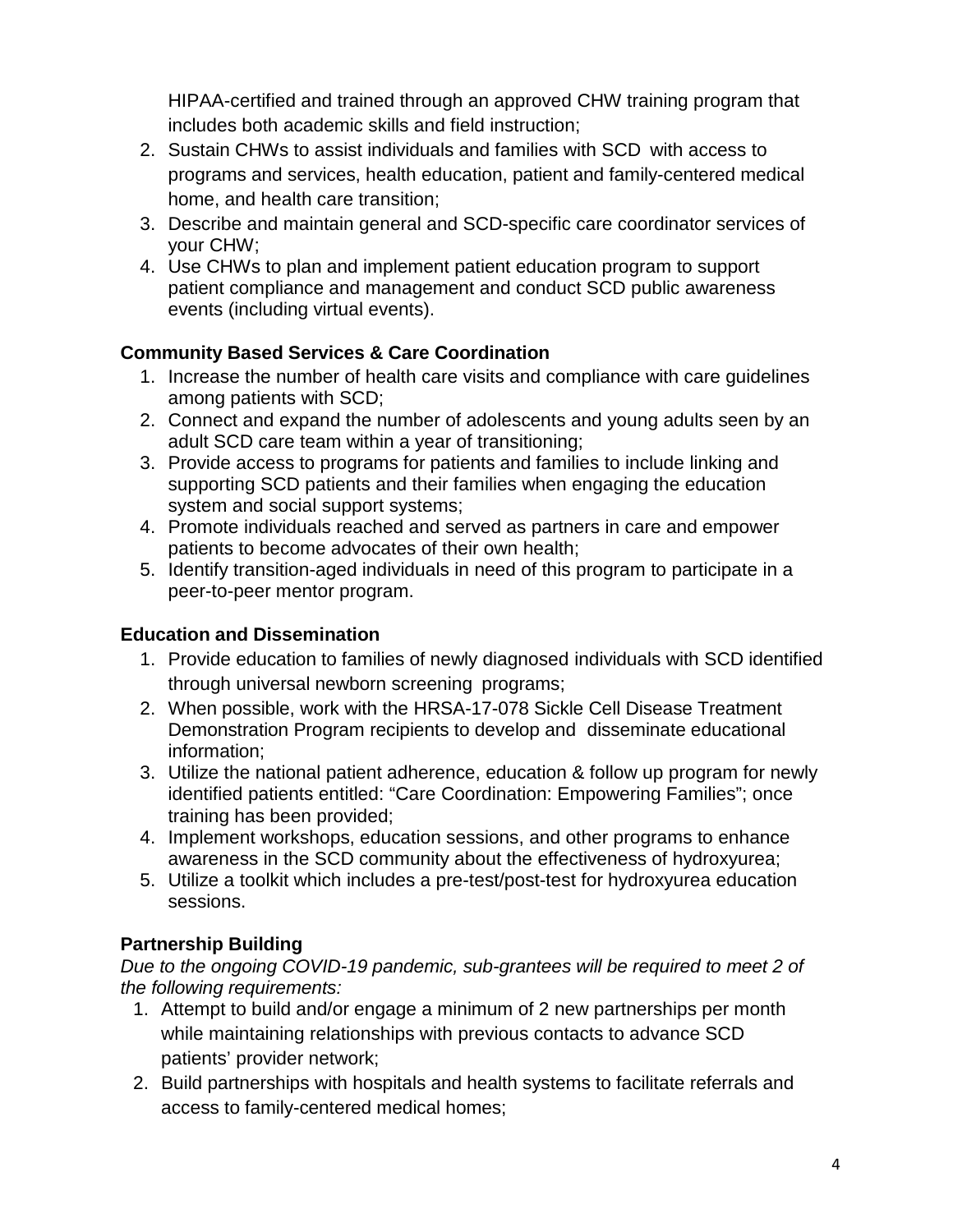- 3. Build partnerships with family organizations to support family leadership trainings, including partnerships with MCHB funded programs such as the Family-to-Family Health Information Centers;
- 4. Build partnerships with state government agencies, such as the State Newborn Screening Program and State Medicaid agencies to help facilitate and sustain activities;
- 5. Create and sustain new partnerships and maintain current partnerships with local and state public health departments, state newborn screening programs, community health centers, clinics and other institutions.

# **Data Collection**

- 1. Implement data collection strategy to collect, track and analyze data to measure process and impact/outcomes;
- 2. Ensure that accurate and honest collection remains consistent and measurable;
- 3. Report data outcomes as a component of project reporting;
- 4. Adhere to data reporting schedule as determined by Project Director;
- 5. Inform SCDAA of factors that may have affected data collection or reporting.

# **III. APPLICATION AND SUBMISSION INFORMATION**

## **1. Application Content**

**i. Project Abstract**

Provide a summary of the application. The project abstract must be single-spaced and limited to one page in length. Place the following at the top of the abstract:

- o Project Title
- o Applicant Organization Name
- o Address
- o Project Director's Name
- o Contact Phone Numbers (Voice, Fax)
- o Email Address
- o Website Address, if applicable

## **ii. Project Narrative**

Include the following section headers for the Narrative:

## o **Needs Assessment**

Outline the needs of the sickle cell community in your state. Briefly include:

- o Population of newborns and children with sickle cell disease and sickle cell trait identified through newborn screening
- o Unmet health needs regarding community-based follow-up services available across the lifespan. You should also describe the extent to which patients have access to coordinated, integrated care in the context of a medical home model.
- o Disparities based on race, ethnicity, gender identity, sexual orientation, geography, socioeconomic status, disability status, primary language,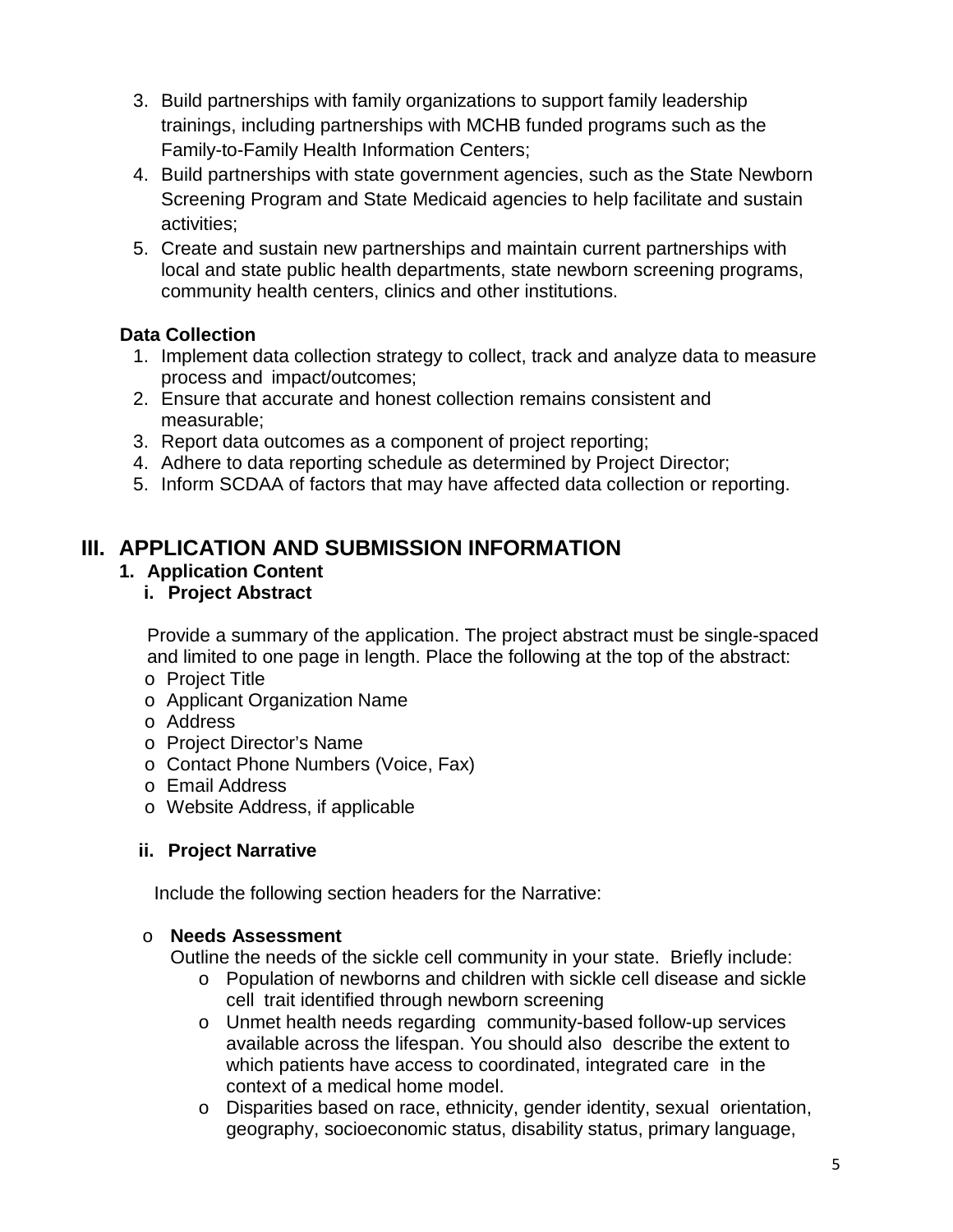health literacy, and other relevant dimensions should be considered.

o Relevant discussions of people with disabilities; non-English speaking populations; lesbian, gay, bisexual, and transgender populations; people with limited health literacy; or populations that may otherwise be overlooked when identifying the target population.

Please discuss any relevant barriers in the service area that the project hopes to overcome.

#### o **Organizational Information**

Provide information on the CBO's mission, structure, and scope of activities and describe how these contribute to the ability of the CBO to conduct the program requirements and meet program expectations. Provide information on the program's resources and capabilities to support provision of culturally and linguistically competent health literacy services. Describe how the unique needs of target populations of the communities served are routinely assessed and improved.

Provide a description of the organizational structure, the decision-making process and approaches that will be employed to work cooperatively with the CBOs and other partners and stakeholders.

#### o **Methodology**

Propose methods that will be used to address the stated activities. Be sure to describe:

- Activities used to achieve each project requirement
- Development of effective tools and strategies for ongoing staff training, outreach, collaborations, clear communication, and information sharing/dissemination with efforts to involve patients, families and communities of culturally, linguistically, socio-economically and geographically diverse backgrounds if applicable.

[Current sub-grantees: Describe how additional funding will enhance or change your current methods]

#### o **Data Collection Capacity**

This project utilizes REDCap, an online data collection platform, to capture clientlevel data and CBO-level progress towards meeting objectives.

Describe how your organization has collected, analyzed, and tracked data in the past, including data on providing services to individual clients. Describe current experience, skills, and knowledge in data entry and tracking. If selected, CBOs will report on services included but not limited to:

- o Number of people served through care coordination
- o Number of people provided supportive services
- o Types of services provided
- o Number and types of partnerships

Data will be collected continuously and should be provided to SCDAA monthly.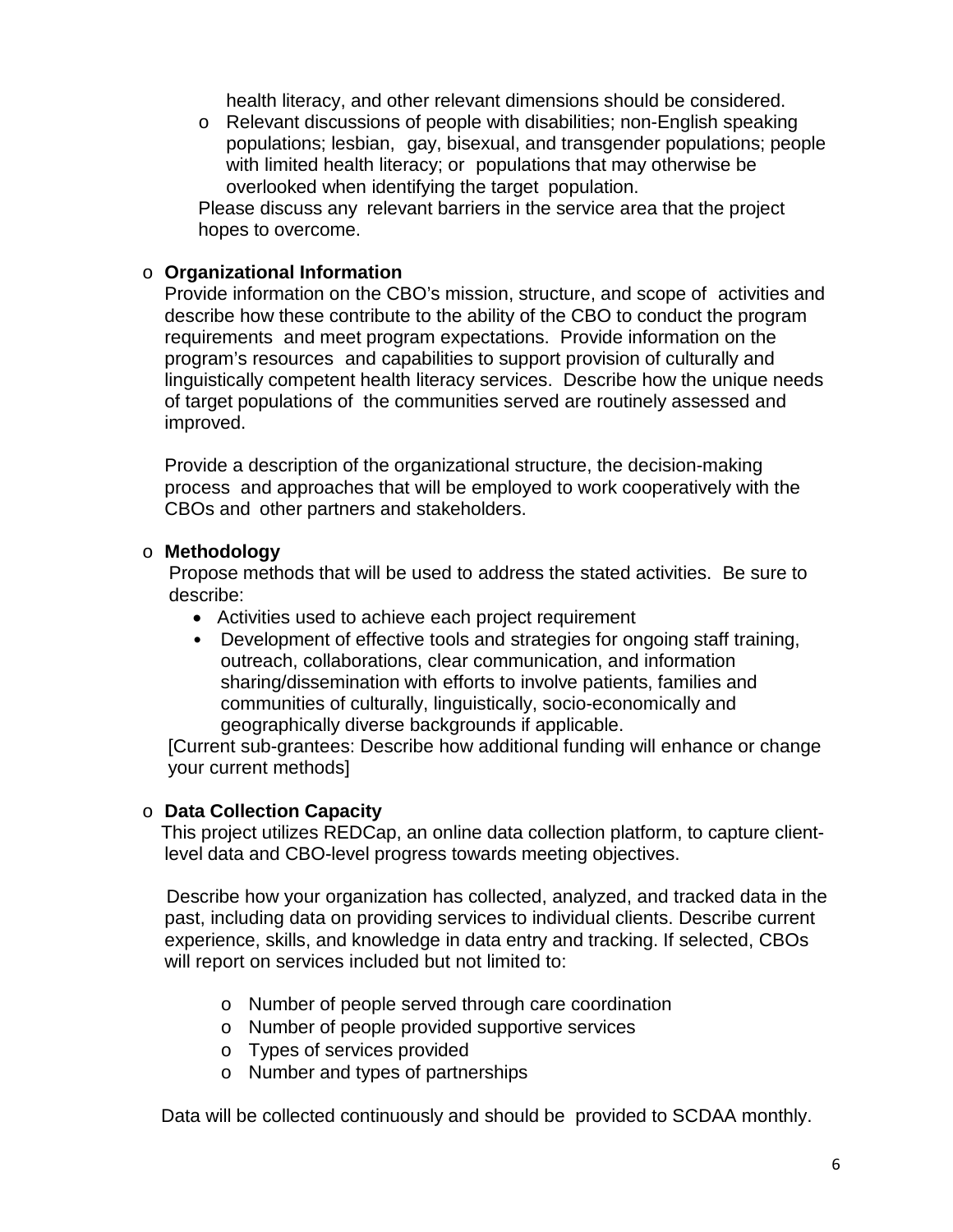[Current sub-grantees: Describe process for collecting, analyzing, and tracking program data. Include any changes you will make with additional funding.]

#### o **Resolution of Challenges**

Discuss challenges you are likely to encounter in designing and implementing activities and approaches that will be used to resolve challenges.

#### o **Sustainability Plan**

Describe how key program elements which have been effective will be sustained after federal funding ends.

#### **iii. Budget**

Please use the SCDAA budget template that was shared with this RFP. The project budget should include the total allowable costs (inclusive of direct **and**  indirect costs) incurred by the recipient to carry out this project or activity from November 1, 2020 to May 31, 2021. Include sufficient detail in this budget so that SCDAA can understand the expense.

[Current sub-grantees: Submit a revised Year 4 budget that shows how an additional funds will be allocated.]

#### **iv. Work Plan**

Use the SCDAA work plan template to outline the activities you will undertake to meet the stated objectives. Each of the program requirements listed above is included in the work plan. For each requirement, list between 1 to 4 activities that will be undertaken. Include a short description of the activity, the time period for the activity, the outcome, and the people who will be responsible.

In addition to the activities, please include a SMART objective for each of the 6 topic areas. A SMART objective is Specific, Measurable, Achievable, Realistic, and Time-phased. Additional information is provided in the "Instructions" tab of the work plan template.

[Current sub-grantees: Submit a revised Year 4 work plan that shows how additional funds will impact planned activities.]

#### **v. Attachments**

Attachment 1: Staffing Plan Include the role, responsibilities, and qualifications of proposed project staff.

Attachment 2: Project Organizational Chart Provide a one-page figure that depicts the organizational structure of the project.

#### Other Relevant Documents

Include any relevant documents, including letters of support. Letters of support must be dated and specifically indicate a commitment to the project/program (in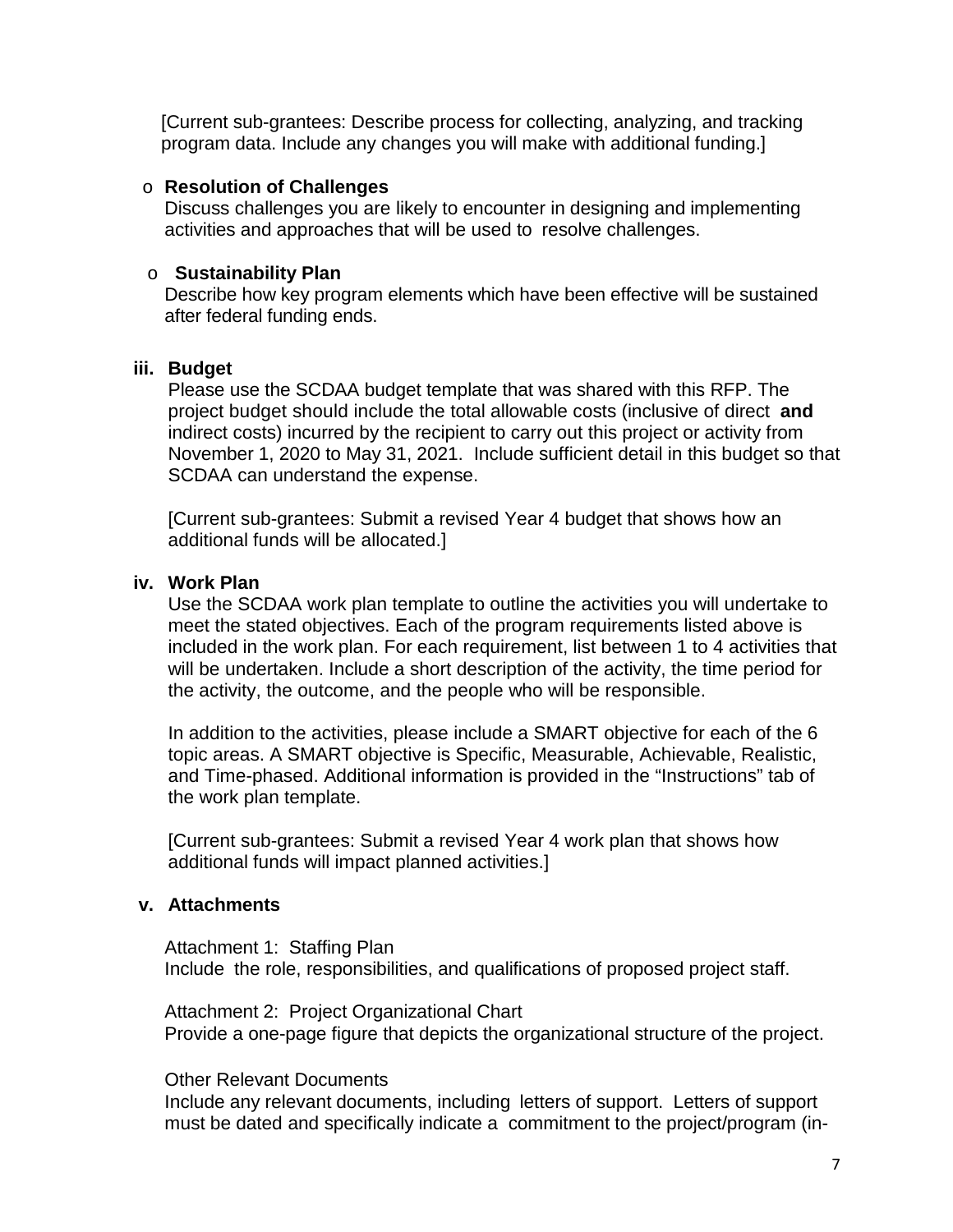kind services, dollars, staff, space, equipment, etc.).

#### **2. Dun and Bradstreet Data Universal Numbering System (DUNS) Number and System for Award Management**

You must obtain a valid DUNS number, also known as the Unique Entity Identifier, for your organization/agency and provide that number in the application. You must also register with the System for Award Management (SAM) and continue to maintain active SAM registration with current information at all times during an active federal award or an application or plan under consideration by an agency (unless you are an individual or federal agency that is exempted from those requirements under 2 CFR  $\S$  25.110(b) or (c), or has an exception approved by the agency under 2 CFR § 25.110(d))**. Applicants that fail to allow ample time to complete registration with SAM will not be eligible for a deadline extension or waiver of the electronic submission requirement.**

## **3. Application Due Date**

The due date for applications under this RFP is *October 9, 2020 at 11:59 P.M. Eastern Standard Time*. Applications submitted after this deadline will not be considered.

Each completed application should be emailed to Ashley Clark at [aclark@sicklecelldisease.org](mailto:aclark@sicklecelldisease.org) with four document attachments. These attachments should be titled: Narrative, Budget, Work Plan, and Attachments.

## 6. **Technical Assistance Call**

A technical assistance webinar will be held Friday, September 18, 2020 at 2:00 pm (EDT). Email Arielle Juberg at [ajuberg@sicklecelldisease.org](mailto:ajuberg@sicklecelldisease.org) to receive a link to the Zoom webinar.

For more information or questions, please contact Ashley Clark at [aclark@sicklecelldisease.org](mailto:aclark@sicklecelldisease.org)

## 7. **Narrative and Attachment Formatting Guidelines**

#### **i. Font**

Please use an easily readable font, such as Times Roman, Arial, Courier, or CG Times. The text and table portions of the application must be single-spaced and submitted in 12-point font. Applications not adhering to 12-point font requirements may be deemed non-responsive and returned. For charts, graphs, footnotes, and budget tables, you may use a different point or size font but not less than 10 point or size font. It is vital that the charts are legible when scanned or reproduced.

## **ii. Paper Size and Margins**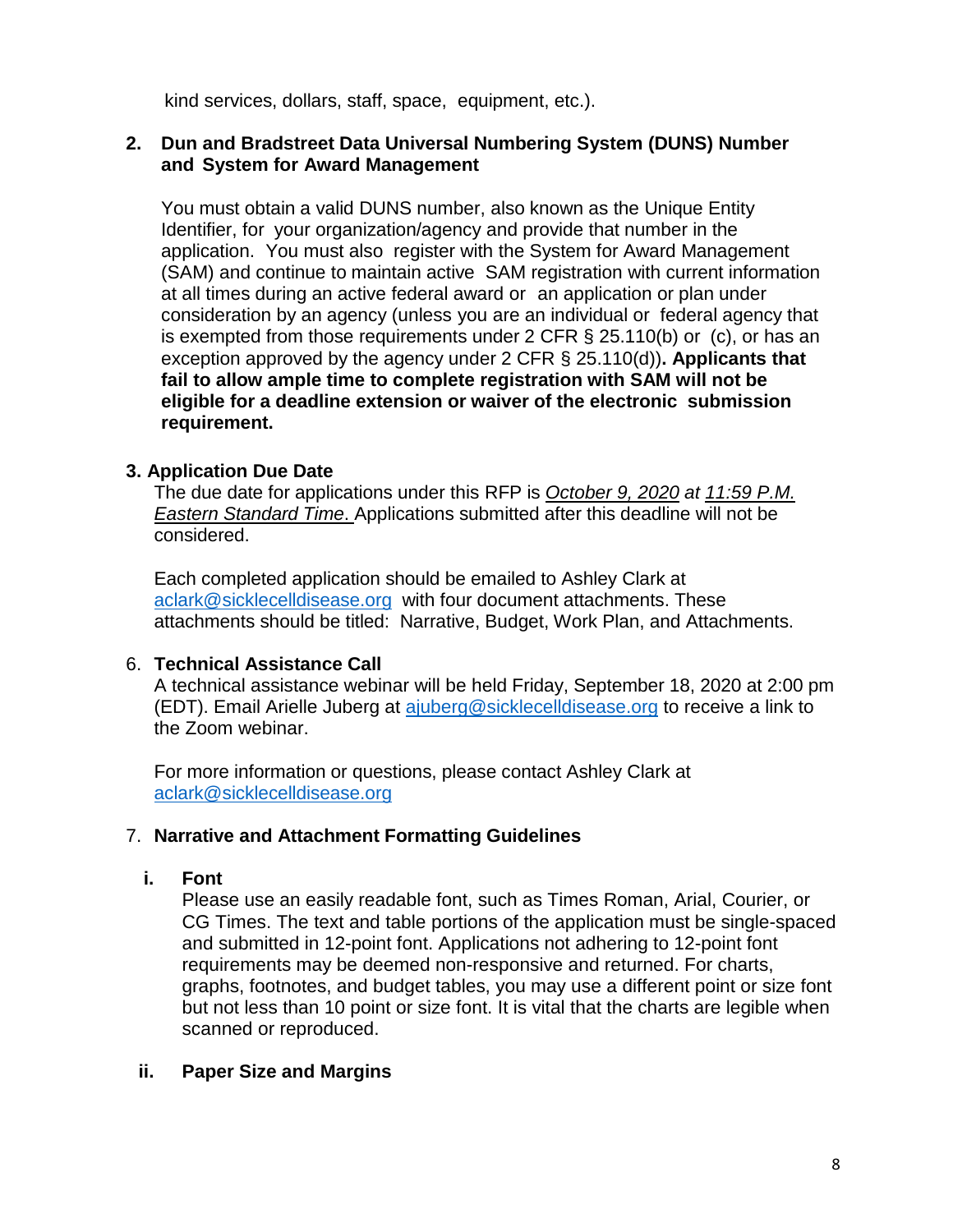For duplication and scanning purposes, ensure that the application can be printed on 8½" x 11" white paper. Margins must be at least one inch at the top, bottom, left and right of the paper. Left-align text.

### **iii. Page Limit**

Completed applications shall be *no more* than 15 pages. Applications can be fewer than 15 pages. The Budget, Work Plan, and Attachments will not be counted in this limit.

#### **iv. Names**

Include the name of the applicant and 12-digit grant number on each page as a footer. All attachments should be labeled (in footer) as attachment name given in RFP.

### **v. Section Headings**

Put all section headings flush left in bold type.

### **vi. Page Numbering**

Please include page numbers in the Project Narrative and Attachments. Do not number any standard SCDAA designated forms (Budget & Work Plan). Number each attachment page sequentially. Reset the numbering for each attachment. (Treat each attachment/document as a separate section.)

### **vii. Allowable Attachment or Document Types**

Unless otherwise noted, please do not submit organizational brochures or other promotional materials, slides, films, clips, etc. The attachment types listed below are supported by SCDAA. Files with unrecognizable extensions may not be accepted or may be corrupted, and will not be considered as part of the application. When the application is printed by SCDAA, documents should print as you have formatted them. If using Excel or other spreadsheet documents, be aware that reviewers will only see information that is set in the "Print Area" of the document.

File Attachment Types (acceptable by SCDAA):

- o .PDF Adobe Portable Document Format
- o .XLS/.XLSX Microsoft Excel

Each completed application should be emailed with four document attachments. These attachments should be titled: Narrative, Budget, Work Plan, and Attachments.

All attachments should be numbered as directed in formatting guidelines and scanned as one PDF document. You may attach these files as Zip files should there be a need to compress due to file size.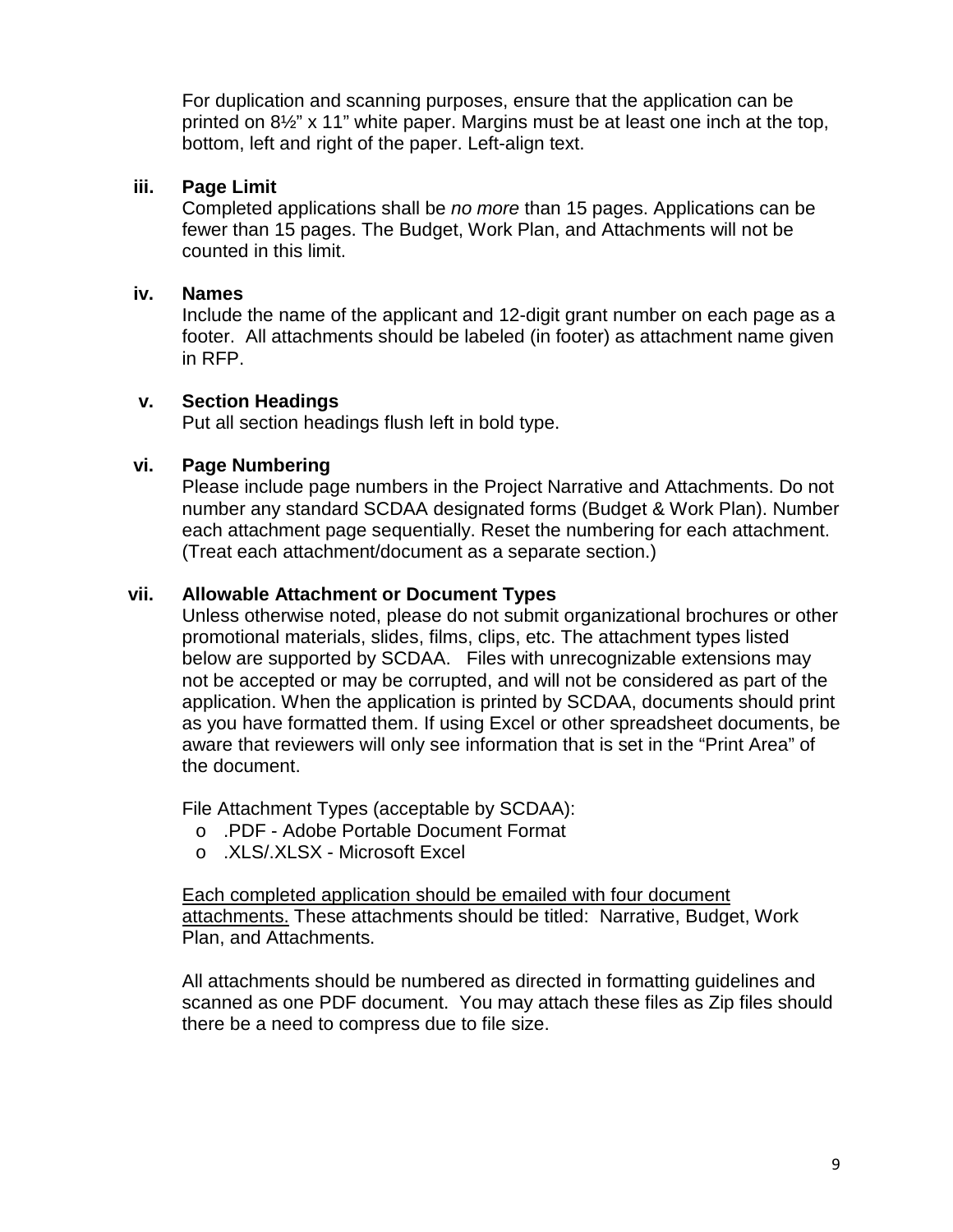| <b>Document Title</b> | Include in designated<br>file | Count in 15-<br>page limit | <b>Must be numbered</b> |
|-----------------------|-------------------------------|----------------------------|-------------------------|
|                       |                               |                            |                         |
| Abstract              | <b>Narrative</b>              | Yes                        | <b>No</b>               |
| Narrative             | Narrative                     | Yes                        | Yes                     |
| <b>Budget</b>         | <b>Budget</b>                 |                            |                         |
|                       |                               | <b>No</b>                  | <b>No</b>               |
| Work Plan             | Work Plan                     | <b>No</b>                  | <b>No</b>               |
| Attachments           | Attachments                   | No                         | Yes                     |

# IV. **APPLICATION REVIEW INFORMATION**

Applications will be scored according to the following criteria:

o **Clarity of plan** (0-5 points)

Does the applicant have a clearly articulated plan? Is the plan reasonable?

o **Demonstrated need** (0-10 points)

Does the applicant's community have a significant burden or risk factors associated with the SCDAA focus areas? Or are there disparities within the community or specific subpopulations at greater risk? Is there a gap in services or messaging?

o **Data Collection Capacity** (0-10 points)

Does the applicant describe their experience with data entry and tracking? Does the applicant describe how they will comply with data collection and reporting requirements?

o **Work Plan** (0-10 points)

Did the applicant include a clear and concise work plan? Does this document describe how the applicant will carry out activities and meet objectives for the project period?

o **Budget** (0-5 points)

The reasonableness of the proposed budget in relation to the objectives, the complexity of the research activities, and the anticipated results. The extent to which costs, as outlined in the budget and required resources sections, are reasonable given the scope of work. The extent to which key personnel have adequate time devoted to the project to achieve project objectives